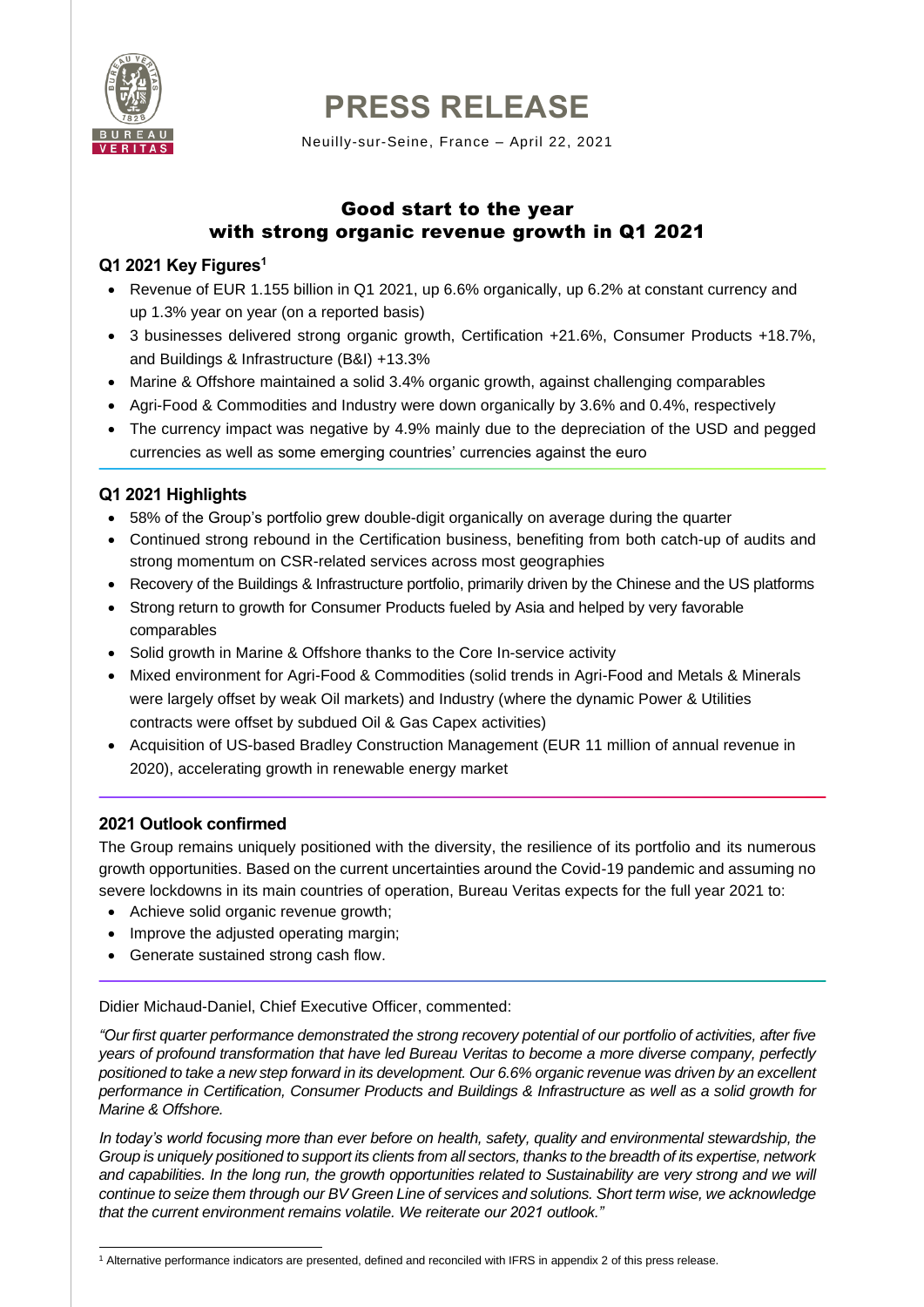|                            |         |         |               | <b>GROWTH</b> |           |                       |
|----------------------------|---------|---------|---------------|---------------|-----------|-----------------------|
| IN EUR MILLIONS            | Q1 2021 | Q1 2020 | <b>CHANGE</b> | ORGANIC       |           | <b>SCOPE CURRENCY</b> |
| Marine & Offshore          | 94.1    | 94.4    | (0.3)%        | $+3.4%$       |           | (3.7)%                |
| Agri-Food & Commodities    | 249.2   | 272.7   | (8.6)%        | $(3.6)\%$     |           | (5.0)%                |
| Industry                   | 232.5   | 253.3   | (8.2)%        | (0.4)%        | $(1.2)\%$ | (6.6)%                |
| Buildings & Infrastructure | 347.2   | 318.2   | $+9.1%$       | $+13.3%$      | (0.9)%    | (3.3)%                |
| Certification              | 91.9    | 76.6    | $+20.0\%$     | $+21.6%$      | $+2.7%$   | (4.3)%                |
| <b>Consumer Products</b>   | 139.8   | 124.3   | $+12.5%$      | $+18.7%$      |           | (6.2)%                |
| <b>Total Group revenue</b> | 1,154.7 | 1,139.5 | $+1.3%$       | $+6.6%$       | (0.4)%    | (4.9)%                |

Revenue in the first quarter of 2021 amounted to EUR 1,154.7 million, a 1.3% increase compared with Q1 2020. Organic increase was 6.6%, compared to a 2.0% decrease in the last quarter of 2020.

By geography, activities in Asia Pacific strongly recovered (30% of revenue; up 20.3% organically), led by a 46.2% increase in China (across all businesses) and to a lesser extent Australia (up 7.9% organically) led by the agri-food and commodities markets. Europe (39% of revenue; up 2.5% organically) was primarily led by solid activity levels in Southern Europe as well as France. Activity in the Americas (23% of revenue, up 0.6% organically), benefiting from robust growth in Latin America (led by Brazil) offset by declining revenue in North America dragged down by the energy sector. Finally, in Africa and the Middle East (8% of revenue), the business increased by 0.8% on an organic basis.

New bolt-on acquisitions since the start of 2021 (Secura and Zhejiang Jianchuang Testing Technology Services Company Limited) resulted in a positive scope impact on revenue, this being offset by the impact from the disposal of the Emissions Monitoring business unit in the US last year.

Currency fluctuations had a negative impact of 4.9%, mainly due to the depreciation of the USD and pegged currencies as well as some emerging countries' currencies against the euro.

# **RESUMPTION OF DISCIPLINED BOLT-ON M&A IN 2021**

On April 22, the Group announced the acquisition of Bradley Construction Management, a US-based leading provider of construction management services for the renewable energy sector. Established in 2013 and headquartered in Dallas, Texas, the company today has 50 employees and posted revenues of EUR 11 million in 2020. The acquisition of Bradley Construction Management reinforces both Bureau Veritas' diversification and growth in the renewable energy sector in the United States.

Earlier in the year, the Group completed the acquisition of Secura B.V. (starting with a majority stake), an independent service company specializing in cybersecurity services (around EUR 10 million of revenue in 2020). Secura will be a cornerstone in the cybersecurity strategy of Bureau Veritas. It also completed the acquisition of Zhejiang Jianchuang Testing Technology Services Company Limited, a softlines testing business focusing on domestic brands and e-shops in China (around EUR 1.5 million of revenue in 2020). This supports the Group's diversification within its Consumer Products division towards the Chinese domestic market and online brands.

#### **SOLID FINANCIAL POSITION**

At the end of March 2021, the Group's adjusted net financial debt slightly decreased compared with the level at December 31, 2020. The Group has a solid financial structure with no maturities to refinance until 2023. At March 31, 2021, Bureau Veritas had EUR 1.1 billion in available cash and cash equivalents and EUR 600 million in undrawn committed credit lines.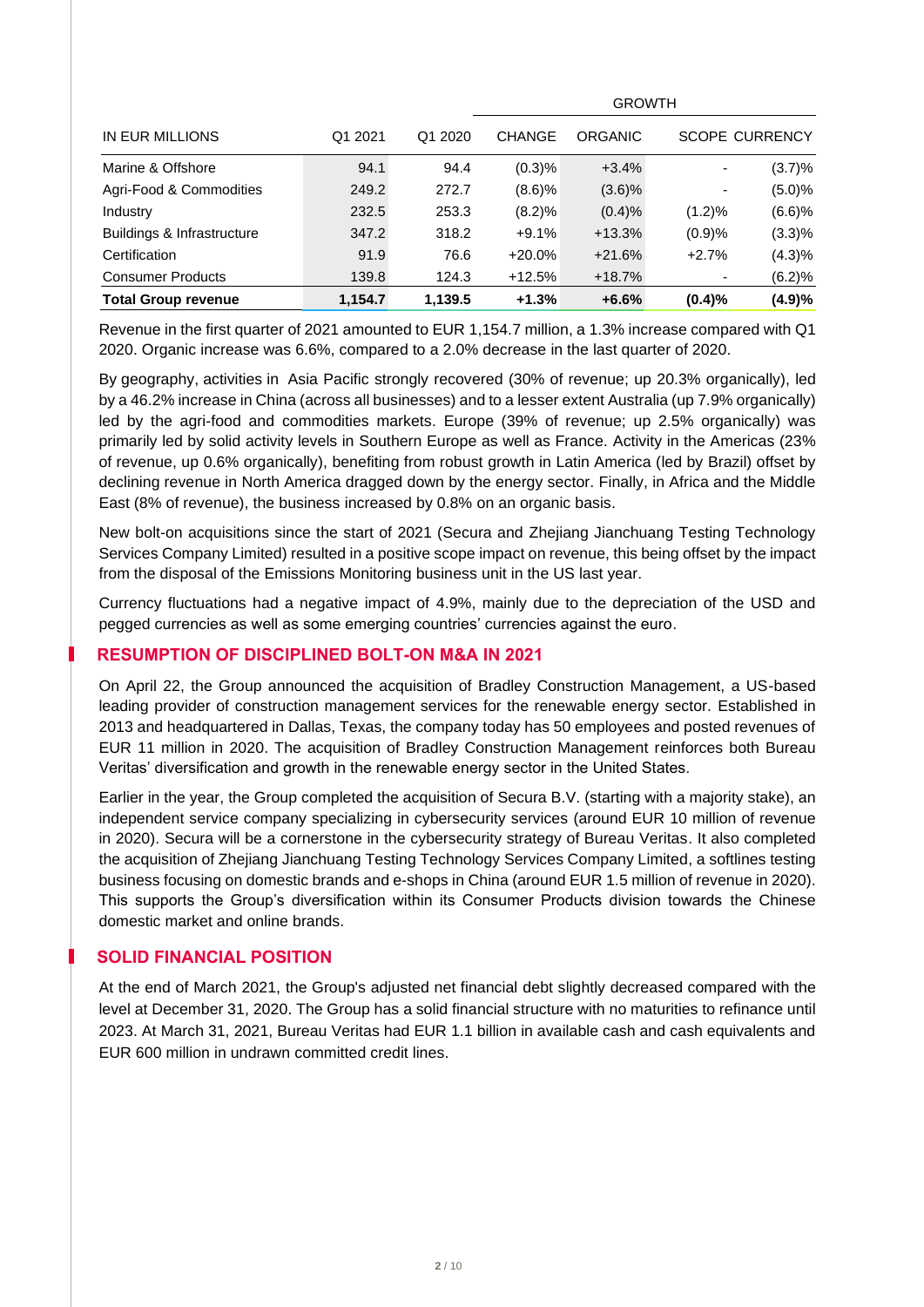# **SHAREHOLDERS' MEETING**

The Annual Shareholders' Meeting of Bureau Veritas will be held at 3 p.m. on Friday, June 25, 2021 at Studio Sonacom, 32 avenue Charles de Gaulle, 92200 Neuilly-sur-Seine (France), from where the Shareholders' Meeting will be broadcast live.

Given the unique circumstances relating to Covid-19 pandemic and in accordance with government restrictions aiming to limit the spread of the virus, the Board of Directors has decided that the Combined Shareholders' Meeting will take place behind closed doors, without the physical presence of the shareholders, to avoid exposing them to health risks and to guarantee equal access to the Meeting<sup>2</sup>. Shareholders will be able to follow the Meeting, which will be broadcast live on the Company website, and will have the opportunity to ask questions via a chat during the Meeting.

# **2021 OUTLOOK CONFIRMED**

The Group remains uniquely positioned with the diversity, the resilience of its portfolio and its numerous growth opportunities. Based on the current uncertainties around the Covid-19 pandemic and assuming no severe lockdowns in its main countries of operation, Bureau Veritas expects for the full year 2021 to:

- Achieve solid organic revenue growth;
- Improve the adjusted operating margin;
- Generate sustained strong cash flow.

# **Q1 2021 BUSINESS REVIEW**

# **MARINE & OFFSHORE**

| IN EUR MILLIONS | Q1 2021 | Q1 2020 | CHANGE    | ORGANIC |                          | SCOPE CURRENCY |
|-----------------|---------|---------|-----------|---------|--------------------------|----------------|
| Revenue         | 94.1    | 94.4    | $(0.3)$ % | +3.4%   | $\overline{\phantom{a}}$ | $(3.7)\%$      |

The Marine & Offshore business demonstrated a solid 3.4% organic revenue growth in the first quarter of 2021 against challenging comparables. The Group continued to deliver essential services driving the organic performance as follows:

- Low single-digit growth in New Construction (41% of divisional revenue) notably led by Northern Asia;
- High single-digit growth for the Core In-service activity (45% of divisional revenue) which notably benefited from a favorable timing of inspections with a catch up of postponed surveys in 2020 alongside the fleet's modest growth. The level of laid-up ships was stable and remained at a low level. The fleet classed by Bureau Veritas continued to grow in the quarter (up 0.3% on a yearly basis) led by all sectors, confirming the Group's operational excellence. At March end, it comprised 11,438 ships, representing 134.5 million of Gross Register Tonnage (GRT);
- High single-digit decline was experienced for Services (14% of divisional revenue, including Offshore) as the Offshore business remained impacted by a lack of orders in the O&G market. In the quarter, the Group signed a partnership agreement with Nexans to reduce risk and promote best practices for deliveries of high voltage power cables used for connecting offshore wind farms to onshore grids. This partnership builds on Bureau Veritas's maritime expertise and extensive experience in risk management to help the offshore wind sector reduce operational risk.

New orders totaled 2.2 million gross tons at the end of March 2021 (from 1.6 million gross tons in the prior year period). The order book was down compared to December 2020 at 14.2 million gross tons at the end of the quarter. It remains well diversified and composed of LNG fueled ships, container ships and specialized vessels.

 $2$  This decision was taken in accordance with Ministerial Order 2020-321 of March 25, 2020 amending the rules governing shareholder meetings due to the Covid 19 pandemic, extended and amended by Ministerial Order 2020-1497 of December 2, 2020, Decree no. 2020-418 of April 10, 2020, extended and amended by Decree no. 2020-1614 of December 18, 2020 and Decree no. 2021-255 of March 9, 2021.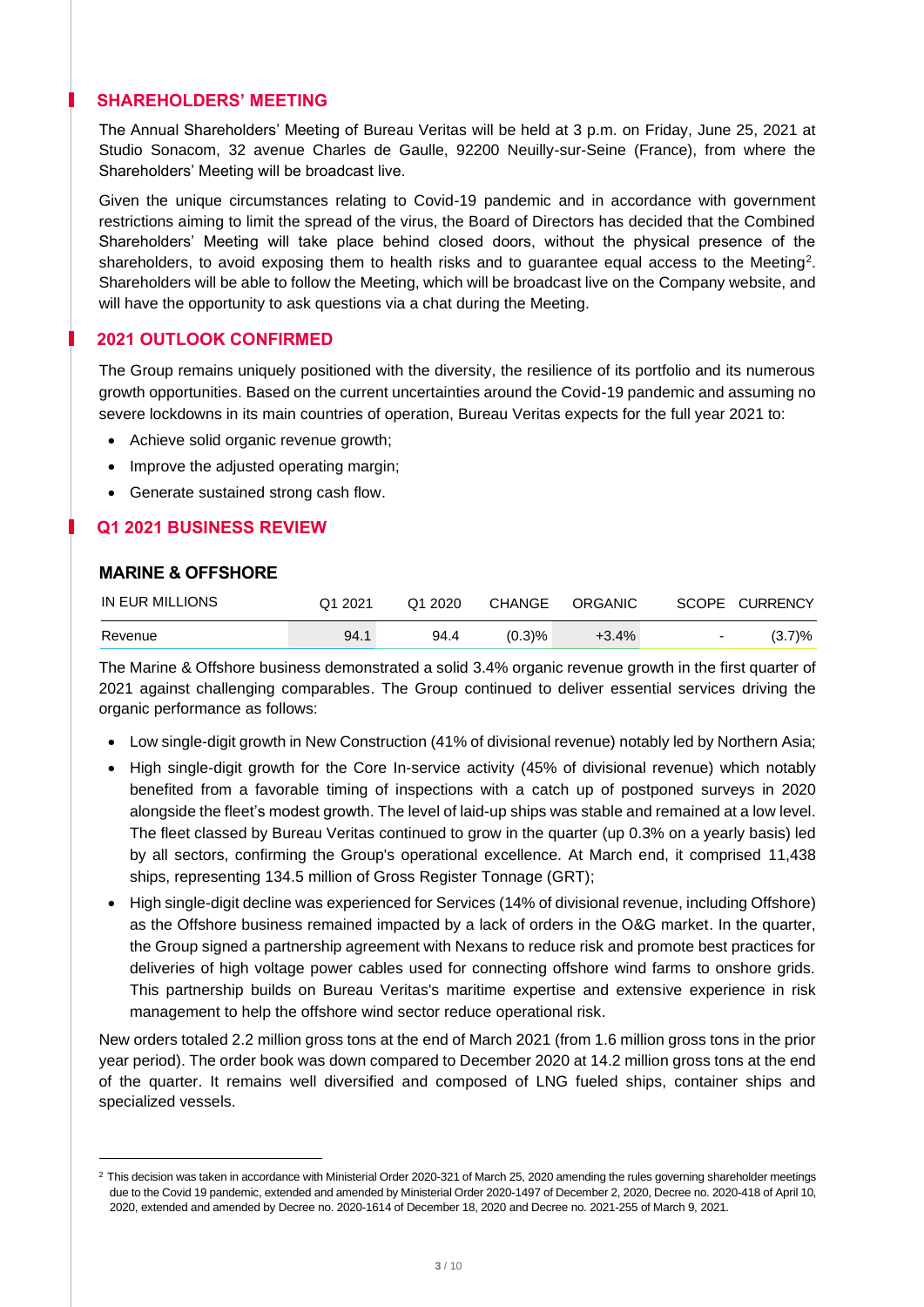In 2021, the Group is working on several key projects and initiatives for sustainable shipping: alternative fuel (dredger propelled with methanol, propanol, butanol and DMF use as fuel), carbon intensity assessment and research projects such as the use of new fuels to support decarbonization on the next generation of cruise liners.

# **AGRI-FOOD & COMMODITIES**

| IN EUR MILLIONS | Q1 2021 | Q1 2020 | CHANGE    | ORGANIC   |                          | SCOPE CURRENCY |
|-----------------|---------|---------|-----------|-----------|--------------------------|----------------|
| Revenue         | 249.2   | 272.7   | $(8.6)$ % | $(3.6)\%$ | $\overline{\phantom{a}}$ | (5.0)%         |

The Agri-Food & Commodities business recorded an organic revenue decrease of 3.6% for the first quarter of 2021, with steady growth for both Agri-Food and Metal & Minerals, being largely offset by declining Oil & Petrochemicals markets and Government services.

**Oil & Petrochemicals** (O&P) segment (31% of divisional revenue) reported a double-digit organic decline due to the slowdown in demand for TIC services in the Group's main markets, as a result of lower fuel consumption (notably for aviation fuel/gasoline) and a high level of inventories. Competition in the O&P Trade market remained stiff. All regions were impacted apart from Asia. The activity was more severely hit in North America, as a result of volume and price reductions, the impact of the closure of some unprofitable locations as well as adverse weather conditions (Texas freeze in February 2021). Non-trade related activities performed above the divisional average, a segment where the Group continues its diversification.

**Metals & Minerals** segment (31% of divisional revenue) recorded high single-digit organic growth overall, led by a strong performance in upstream-related businesses (up 13.0% organically). Upstream (two-thirds of M&M) continued to record strong growth, primarily led by Americas (Chile and Peru essentially) and Asia Pacific regions. It benefited from the positive outlook for most metal prices on rising demand in most large economies. Copper demand was notably strong driven by electrification trends in several economies. Buoyant exploration and mining activity with new mine site outsourcing contract wins were significant growth drivers in the upstream minerals testing market. Trade activities declined low singledigit organically, with strong performances in Asia Pacific (with Australia continuing to benefit from market share gains), while weaker elsewhere.

**Agri-Food** (24% of divisional revenue) demonstrated a robust mid-single-digit organic increase in the quarter, led by both Food and Agricultural products. The agricultural inspection activities were well oriented benefiting from higher volumes in Brazil in both upstream (stronger harvest season) and downstream (increased soybean trading volumes), as well as strong grain and oilseeds demand in Asia. The Food business delivered a healthy 5.0% organic revenue growth primarily fueled by its platforms in Asia and North America.

**Government services** (14% of divisional revenue) recorded mid-single-digit organic decline in the quarter with mixed situations by geography. Robust growth was delivered in African countries led by the ramp up of VOC (Verification of Conformity) in Morocco, Kenya, Tanzania, Zimbabwe, and Single Window (Togo) contracts. Conversely, the Middle East (Saudi Arabia, Iraq) remained impacted by reduced activity levels against unfavorable comparables in the prior-year period. The Group is capturing new opportunities such as fuel marking services in African countries.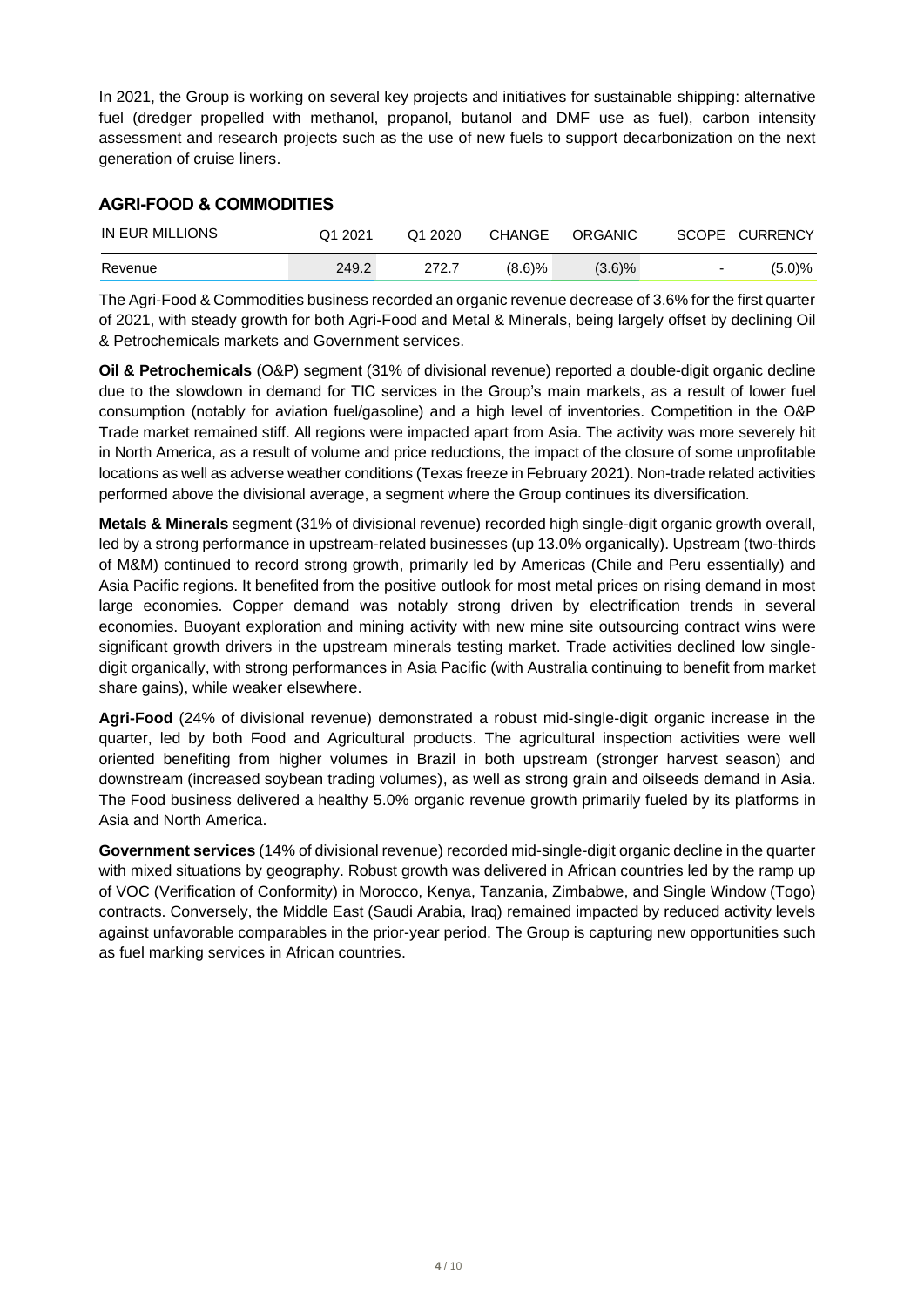# **INDUSTRY**

| IN EUR MILLIONS | Q1 2021 | Q1 2020 | CHANGE | ORGANIC |           | SCOPE CURRENCY |
|-----------------|---------|---------|--------|---------|-----------|----------------|
| Revenue         | 232.5   | 253.3   | (8.2)% | (0.4)%  | $(1.2)\%$ | $(6.6)$ %      |

Industry revenue eroded by 0.4% organically in the first quarter of 2021. The strategy of diversification towards Opex and Power & Utilities markets continued to bear fruit and cushioned the further decline observed in Oil & Gas markets.

By geography, this reflected various situations with strong growth in Asia, led by China, stable growth in Europe (with France and Spain offsetting the UK) while declining in Americas (dragged down by the US market alongside stable Latin America).

The Power & Utilities segment (13% of divisional revenue) remained a key growth driver of the portfolio with high single-digit organic performance achieved in the quarter. Growth came mainly from Latin America (Peru and Argentina) thanks to the ramp-up of large contract wins with various Power distribution clients, and increasing volumes of existing contracts, along with a solid momentum in Europe (led by Spain and Portugal related to power generation).

Renewables energies are providing tremendous long-term growth opportunities for the business. In April 2021, the Group made the acquisition of US based Bradley Construction Management (EUR 11 million of annual revenue) to position itself in the renewable energy sector. The company provides construction and site management assistance, owner's representation, and QA/QC technical services for wind, solar and energy storage projects. Across most geographies, Bureau Veritas has identified many opportunities and is currently bidding for several wind and solar power generation projects (in Europe, Asia and Americas). In the US, the Group has set up testing capabilities for hydrogen to support engineering teams of Oil & Gas clients.

Oil & Gas markets (26% of divisional revenue) further reduced, dragged down by double-digit organic decline for Capex activities, primarily led by the US, Middle East and in part of Latin America (Brazil and Colombia). Growth was however delivered in some countries such as Australia and China. The pipeline of O&G Capex opportunities has recently shown encouraging trends, notably in Asia and in North America. Resilient activity levels were achieved for Opex-related services compared to last year with a good performance in Latin America.

# **BUILDINGS & INFRASTRUCTURE**

| IN EUR MILLIONS | Q1 2021 | Q1 2020 | CHANGE | ORGANIC |            | SCOPE CURRENCY |
|-----------------|---------|---------|--------|---------|------------|----------------|
| Revenue         | 347.2   | 318.2   | +9.1%  | +13.3%  | $(0.9) \%$ | $(3.3)\%$      |

The Buildings & Infrastructure (B&I) business posted a strong double-digit organic revenue growth (up 13.3%) in Q1 2021, primarily fueled by both Asia (led by China) and the Americas (led by the US).

High single-digit organic growth was delivered in the Buildings In-service activities (49% of divisional revenue) while double-digit growth was achieved in Construction-related activities (51% of divisional revenue) as a consequence of the recovery in China.

The Group recorded a major organic growth increase in Asia Pacific (21% of divisional revenue) primarily led by the recovery of the Chinese operations (up 88.4% organically) which benefited from the restart of large infrastructure projects in the field of energy and transportation, against very favorable comparables (operations were severely impacted by restrictions on mobility in the prior year). Japan was however penalized by further lockdown restrictions.

In the Americas (19% of divisional revenue), double-digit growth was achieved thanks to a very strong performance in the United States (up 25.2% organically), where the Group benefited from a combination of improving market conditions and from a strong commercial development. Growth was essentially fueled by large project management assistance for Opex-related services across all sectors, and accelerating data center commissioning services to support the increase in remote workforces. In Latin America, the activity was mixed with the recovery of Brazil where it benefited from the conversion of a strong sales pipeline being offset by the end of contracts in both Chile and Columbia and frozen investments in Mexico.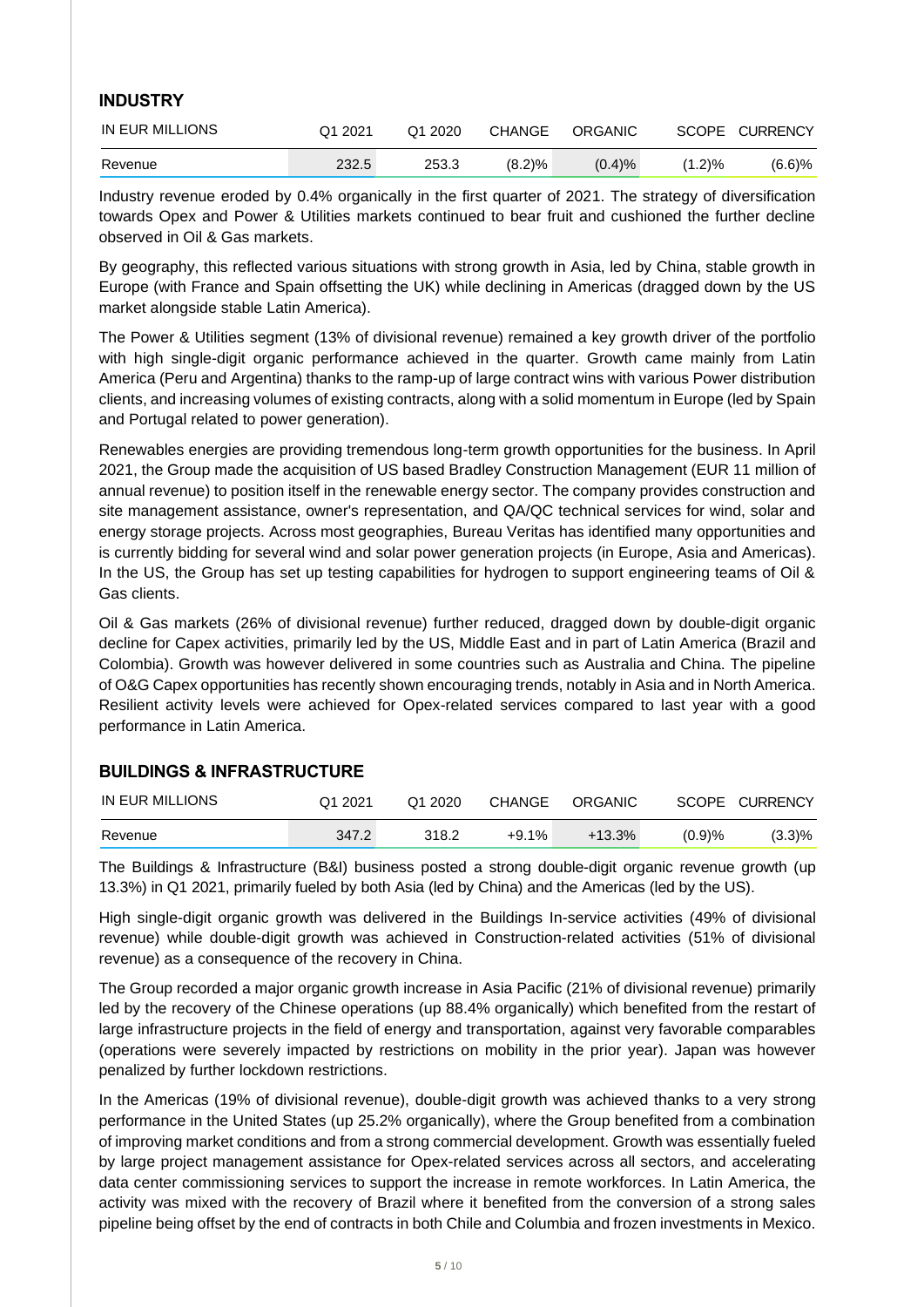In Europe (58% of divisional revenue), the Group recorded mid-single-digit organic revenue growth led by Spain, Italy and the Netherlands. France (46% of divisional revenue) delivered a solid growth benefiting from a strong commercial development and the catch up of regulatory driven inspections for Opex-related activities (around three-quarters of the French business). Capex-related works declined, although at a slower pace than the market. The pipeline of sales related to the Green deal in France is growing with opportunities mainly focused on energy efficiency programs.

# **CERTIFICATION**

| IN EUR MILLIONS | Q1 2021 | Q1 2020 | CHANGE   | ORGANIC  |       | SCOPE CURRENCY |
|-----------------|---------|---------|----------|----------|-------|----------------|
| Revenue         | 91.9    | 76.6    | $+20.0%$ | $+21.6%$ | +2.7% | (4.3)%         |

The Certification business recorded a strong organic growth of 21.6% in the first quarter of 2021, in the continuity of the second half of 2020. The level of activity strongly recovered as it continued to benefit from a catch-up of 2020 postponed audits (notably for QHSE, Food and Transportation schemes) as well as from the success of new services developed including "Restart Your Business with BV".

Almost all geographic areas experienced double-digit organic growth with the exception of a few countries (United Arab Emirates, Thailand and the United States). China recovered strongly as it was the most impacted in the prior year due to extreme restrictions on mobility.

Within the Group's portfolio, high double-digit growth was achieved in QHSE (all schemes but ISO 9001, which grew high single-digit), Sustainable development and CSR, Transportation and Customized audits.

During Q1, Bureau Veritas Sustainability & CSR services grew by more than 20%, driven by a strong demand for Greenhouse gas emission verification solutions and Wood Management Systems certification, following the stellar recovery experienced in Q4 2020.

Transportation benefited from the restart of the 3-year cycle (implying the delivery of the main audits) following the revision of standards (IATF) which occurred in 2018. Customized audits, which were the most hit by cancellation or postponements in Q1 2020 benefited a strong rebound in the activity.

The Group's portfolio diversification continued to be a key contributor to the growth, with new products development being up more than 15% during the first quarter, despite tough comparables (it was up by more than 10% in Q1 2020). This pattern of growth was particularly supported by Enterprise Risk, Business Continuity, Cybersecurity and IT management systems solutions.

In the meantime, Food continued to perform strongly with double-digit growth (for the reminder, it benefited from positive growth in Q1 2020), supported notably by Food Management Systems certification.

Conversely, despite the possibility of virtual sessions in some cases, Training & Personnel certification was the most impacted by cancellation or postponements from clients in geographies suffering from governmental lockdown measures during the first quarter of 2021.

# **CONSUMER PRODUCTS**

| IN EUR MILLIONS | Q1 2021 | Q1 2020 | CHANGE   | ORGANIC  |        | SCOPE CURRENCY |
|-----------------|---------|---------|----------|----------|--------|----------------|
| Revenue         | 139.8   | 124.3   | $+12.5%$ | $+18.7%$ | $\sim$ | (6.2)%         |

The Consumer products business strongly recovered with an organic growth of 18.7% in the first quarter of 2021, benefiting from a large pickup of activity in China (up 38.2%), across all product categories. This reflected very favorable comparables in the prior year following the lockdown measures in China. Testing activities rebounded the most (up 22.5%) while the Inspection and Audit services grew low double-digit growth.

By geography, very high growth was achieved in Asia (led by China notably and South East Asia) whereas activity levels remained more muted elsewhere (Europe, Latin America and North America), still disrupted by lockdown measures and restrictions on mobility.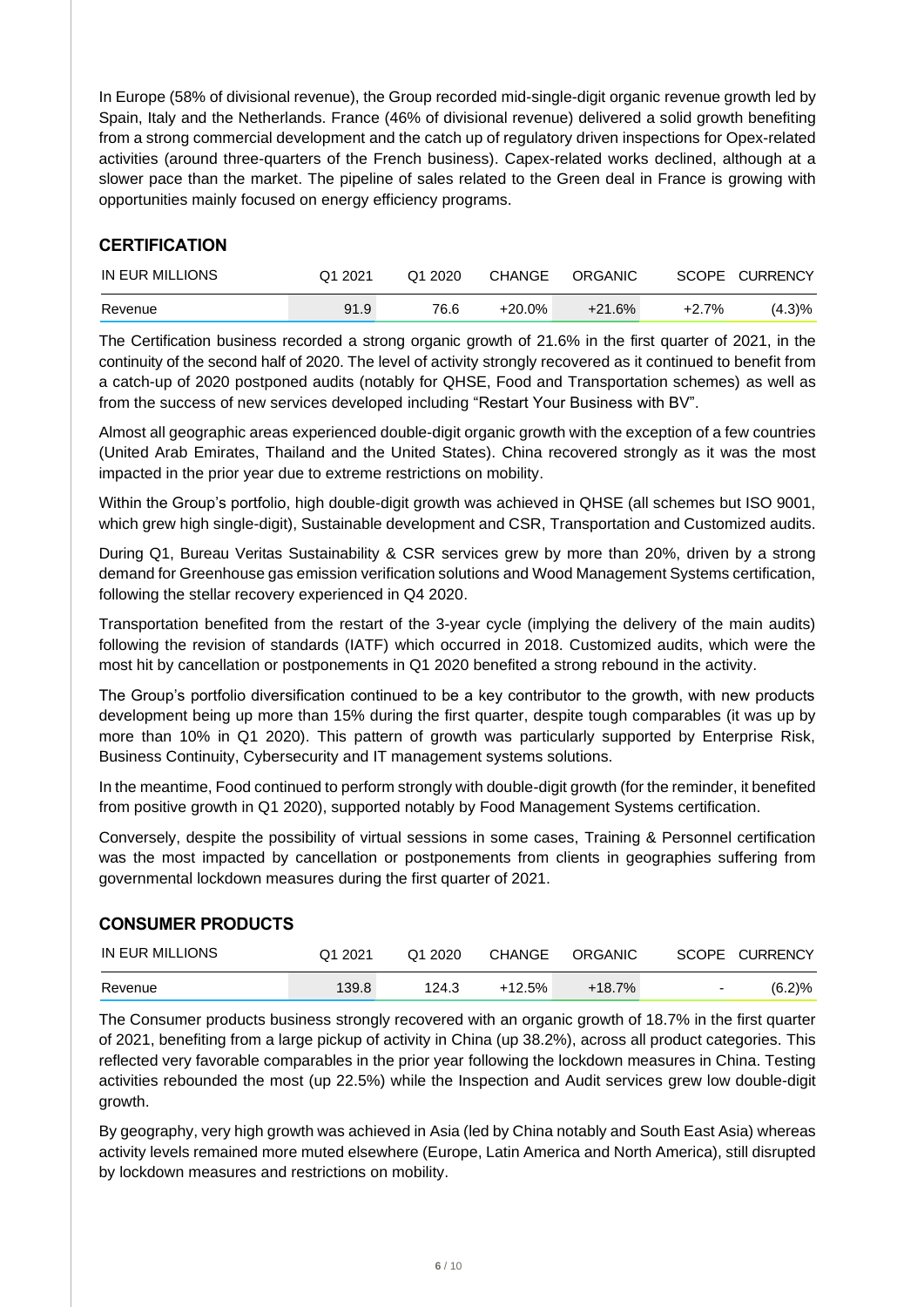**Softlines** (36% of divisional revenue) performed above the divisional average, led by a stellar performance in China (helped by the comparables) and maintained strong momentum in South East Asia (Vietnam, Cambodia, Indonesia and Thailand essentially), still benefiting from an accelerated sourcing shift out of China. The level of activity remained however below Q1 2019 level due to the limited product launches in a context of closed shops in some of the world's economies. Some countries in Southern Asia (Bangladesh and India notably) continued to be impacted by the disruption caused by the lockdown measures.

**Hardlines** (29% of divisional revenue) performed above the divisional average led by all product categories (including small apparels and do-it-yourself products). Toys rebounded, and Cosmetics experienced high double-digit growth, both driven by the Group's Chinese operations. Luxury products contributed to the growth with Italy leading the way. The Inspection and Audit services grew double-digit organically during the quarter, as it continued to benefit from a strong demand for Social & CSR audits. The Group digital solution for chemical compliance (BVE3: online environmental emissions evaluator) that were developed few years ago is gaining strong traction amongst several of its large clients. It helps to reduce the apparel and footwear industry's hazardous chemical footprint for global brands since 2016.

Lastly, **Electrical & Electronics** (35% of divisional revenue) whilst slightly below the overall divisional average, was fueled by very strong performance in Automotive (reliability testing and homologation services) and to less extent by Mobile testing (wireless technologies/Internet of Things (IoT) products). Strong growth was achieved in China in particular. In Asia, 5G-related products/infrastructure continued to show strong momentum with the Group's test platforms (Taiwan, South Korea and China in particular) now running at full capacity; the business is supported by a strong backlog from Asian clients and will be supplemented by new testing equipment capacities to be added throughout 2021.

Overall, the strategy of diversification (by service, client and market) through capex and acquisition spends has continued in the quarter. The signing of a Chinese softlines testing business in February 2021 focusing on domestic brands and e-shops will support the Group's aim to accelerate its development in the Chinese market. In addition, the Group has started to operate a wireless testing lab to address the domestic market.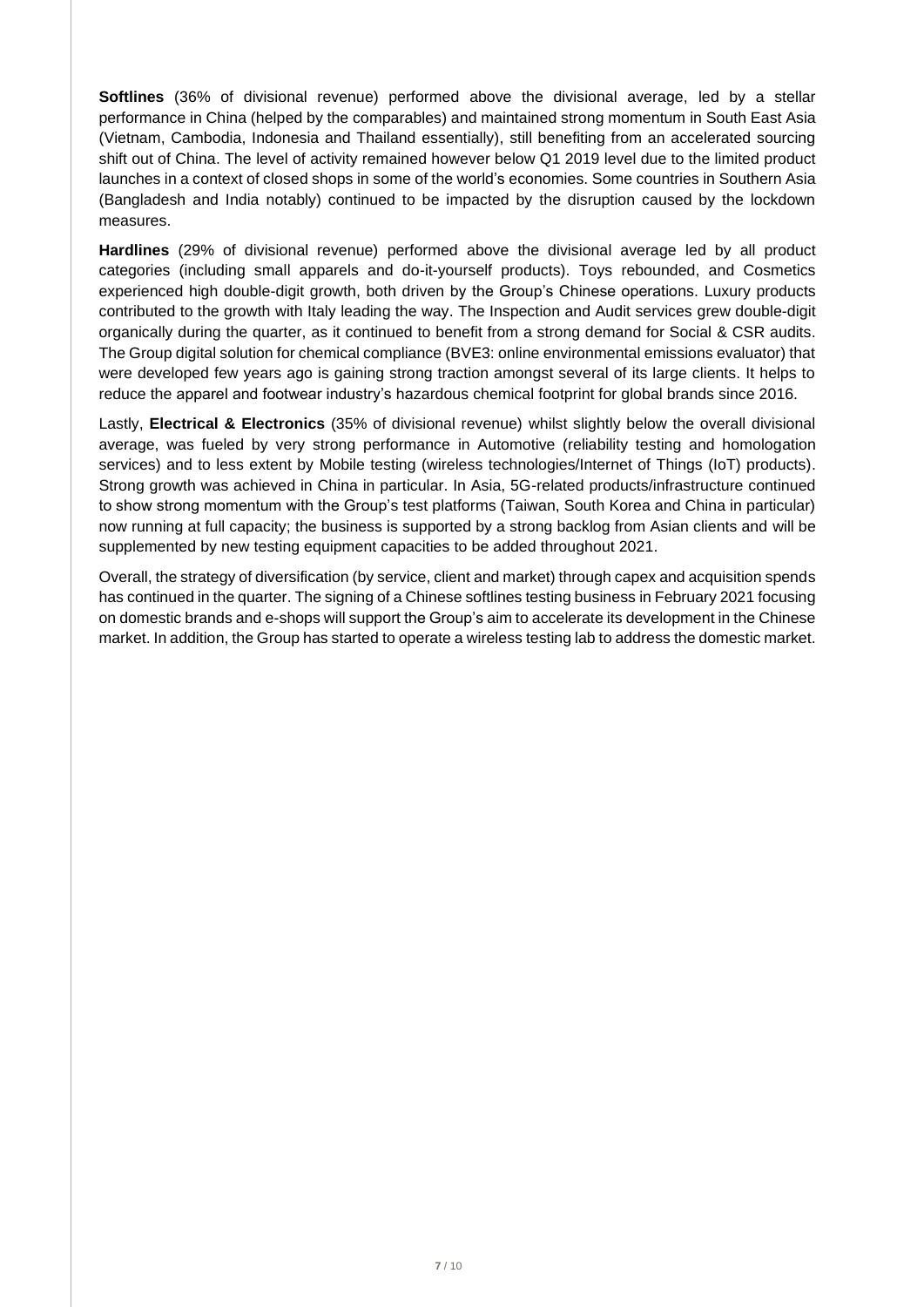# **PRESENTATION**

- Q1 2021 revenue will be presented on Thursday, April 22, 2021, at 6:00 p.m. (Paris time CEST)
- A video conference will be webcast live. Please connect to: [Link to video conference](https://channel.royalcast.com/bureauveritas/#!/bureauveritas/20210422_1)
- The presentation slides will be available on: [https://group.bureauveritas.com](https://group.bureauveritas.com/investors/financial-information/financial-results)
- All supporting documents will be available on the website
- Live dial-in numbers:
	- France: +33 (0)1 70 37 71 66
	- UK: +44 (0)33 0551 0200
	- US: +1 212 999 6659
	- International: +44 (0)33 0551 0200
	- Password: Bureau Veritas

# **2021 FINANCIAL CALENDAR**

- Shareholders' Meeting: June 25, 2021
- H1 2021 Results: July 28, 2021
- Q3 2021 revenue: October 26, 2021
- Digital Investor Day: Q4 2021

#### **About Bureau Veritas**

Bureau Veritas is a world leader in laboratory testing, inspection and certification services. Created in 1828, the Group has 75,000 employees located in more than 1,600 offices and laboratories around the globe. Bureau Veritas helps its clients improve their performance by offering services and innovative solutions in order to ensure that their assets, products, infrastructure and processes meet standards and regulations in terms of quality, health and safety, environmental protection and social responsibility.

Bureau Veritas is listed on Euronext Paris and belongs to the Next 20 index.

Compartment A, ISIN code FR 0006174348, stock symbol: BVI.

For more information, visit [www.bureauveritas.com,](https://group.bureauveritas.com/) and follow us on [Twitter](https://twitter.com/bureauveritas) (@bureauveritas) and [LinkedIn.](https://www.linkedin.com/company/bureau-veritas-group/)

Our information is certified with blockchain technology. Check that this press release is genuine a[t www.wiztrust.com.](http://www.wiztrust.com/)

#### **ANALYST/INVESTOR CONTACTS MEDIA CONTACTS**

**Laurent Brunelle Véronique Gielec** +33 (0)1 55 24 76 09 +33 (0)1 55 24 76 01

**Florent Chaix DGM Conseil**  $+33$  (0)1 55 24 77 80  $+33$  (0)1 40 70 11 89<br>florent chaix@bureauveritas.com thomas declimens @d

veronique.gielec@bureauveritas.com

thomasdeclimens@dgm-conseil.fr quentin.hua@dgm-conseil.fr

This press release (including the appendices) contains forward-looking statements, which are based on current plans and forecasts of Bureau Veritas' management. Such forward-looking statements are by their nature subject to a number of important risk and uncertainty factors such as those described in the Universal Registration Document ("*Document d'enregistrement universel*") filed by Bureau Veritas with the French Financial Markets Authority ("AMF") that could cause actual results to differ from the plans, objectives and expectations expressed in such forward-looking statements. These forward-looking statements speak only as of the date on which they are made, and Bureau Veritas undertakes no obligation to update or revise any of them, whether as a result of new information, future events or otherwise, according to applicable regulations.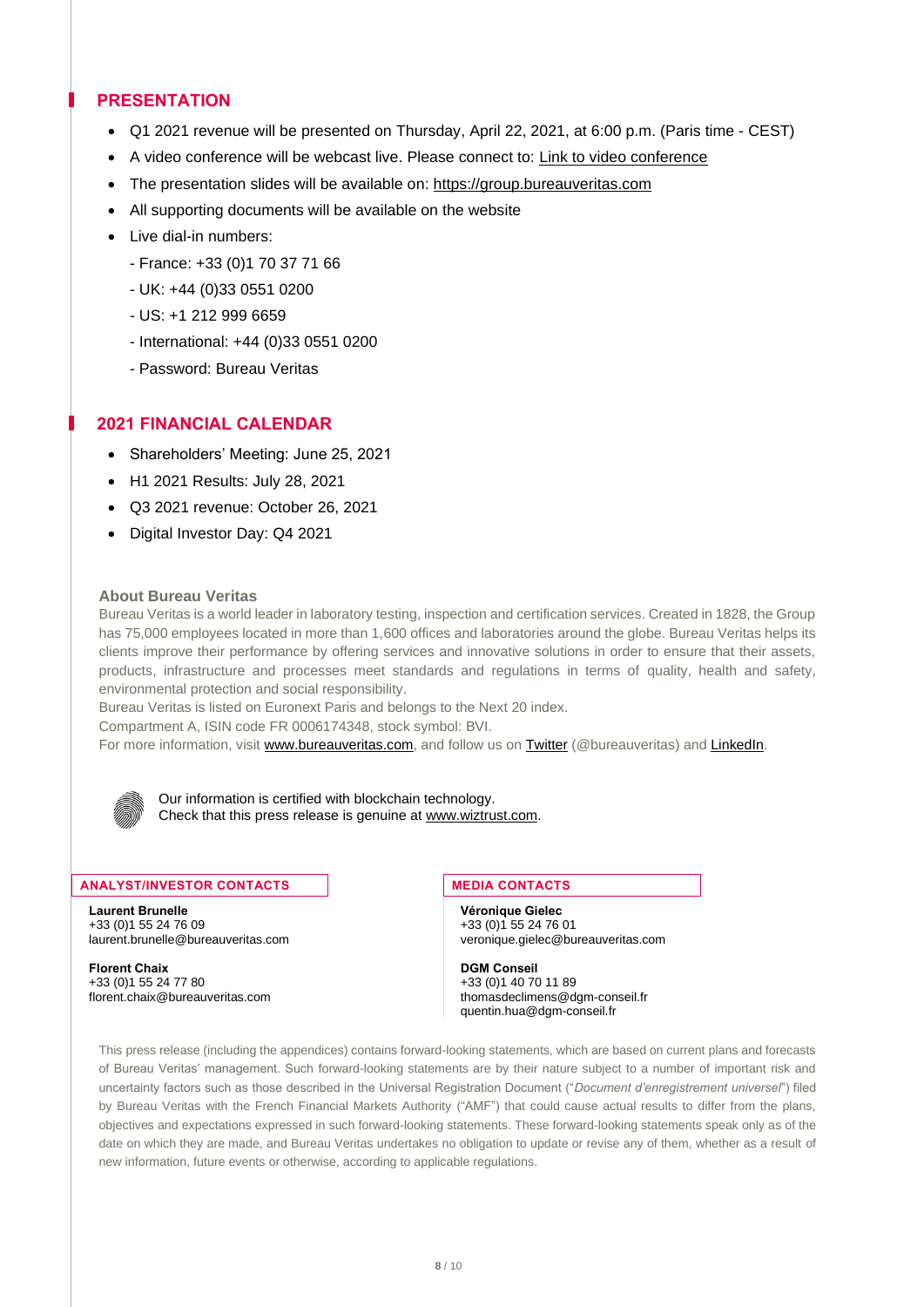# **APPENDIX 1: CORPORATE SOCIAL RESPONSIBILITY (CSR) KEY INDICATORS**

|                                                               | <b>United Nations'</b><br><b>SDGs</b> | Q1 2021 | FY 2020 | 2025<br>target |
|---------------------------------------------------------------|---------------------------------------|---------|---------|----------------|
| SOCIAL & HUMAN CAPITAL                                        |                                       |         |         |                |
| Total Accident Rate (TAR) <sup>3</sup>                        | #3                                    | 0.27    | 0.26    | 0.26           |
| Proportion of women in leadership positions <sup>4</sup>      | #5                                    | 19.9%   | 19.8%   | 35%            |
| Number of training hours per employee (per year) <sup>5</sup> | #8                                    | 3.1     | 23.9    | 35.0           |
| <b>ENVIRONMENT</b>                                            |                                       |         |         |                |
| $CO2$ emissions per employee (tons per year) <sup>6</sup>     | #13                                   | N/A     | 2.44    | 2.00           |
| <b>GOVERNANCE</b>                                             |                                       |         |         |                |
| Proportion of employees trained to the Code of Ethics         | #16                                   | 98.5%   | 98.5%   | 99%            |

# **APPENDIX 2: DEFINITION OF ALTERNATIVE PERFORMANCE INDICATORS AND RECONCILIATION WITH IFRS**

The management process used by Bureau Veritas is based on a series of alternative performance indicators, as presented below. These indicators were defined for the purposes of preparing the Group's budgets and internal and external reporting. Bureau Veritas considers that these indicators provide additional useful information to financial statement users, enabling them to better understand the Group's performance, especially its operating performance. Some of these indicators represent benchmarks in the testing, inspection and certification ("TIC") business and are commonly used and tracked by the financial community. These alternative performance indicators should be seen as a complement to IFRS-compliant indicators and the resulting changes.

# **GROWTH**

#### **Total revenue growth**

The total revenue growth percentage measures changes in consolidated revenue between the previous year and the current year. Total revenue growth has three components:

- organic growth;
- impact of changes in the scope of consolidation (scope effect);
- impact of changes in exchange rates (currency effect).

#### **Organic growth**

The Group internally monitors and publishes "organic" revenue growth, which it considers to be more representative of the Group's operating performance in each of its business sectors.

The main measure used to manage and track consolidated revenue growth is like-for-like, or organic growth. Determining organic growth enables the Group to monitor trends in its business excluding the impact of currency fluctuations, which are outside of Bureau Veritas' control, as well as scope effects, which concern new businesses or businesses that no longer form part of the business portfolio. Organic growth is used to monitor the Group's performance internally.

Bureau Veritas considers that organic growth provides management and investors with a more comprehensive understanding of its underlying operating performance and current business trends, excluding the impact of acquisitions, divestments (outright divestments as well as the unplanned

<sup>3</sup> TAR: Total Accident Rate (number of accidents with and without lost time x 200,000/number of hours worked).

<sup>4</sup> Proportion of women from the Executive Committee to Band III (internal grade corresponding to a management or executive management position) in the Group (number of women on a full-time equivalent basis in a leadership position/total number of full-time equivalents in leadership positions).

<sup>5</sup> Indicator calculated over a 3-month period compared to a 12-month period for FY 2020 and 2025 target values.

 $6$  Greenhouse gas emissions from offices and laboratories, tons of CO<sub>2</sub> equivalent per employee and per year for Scopes 1, 2 and 3 (emissions related to business travels).